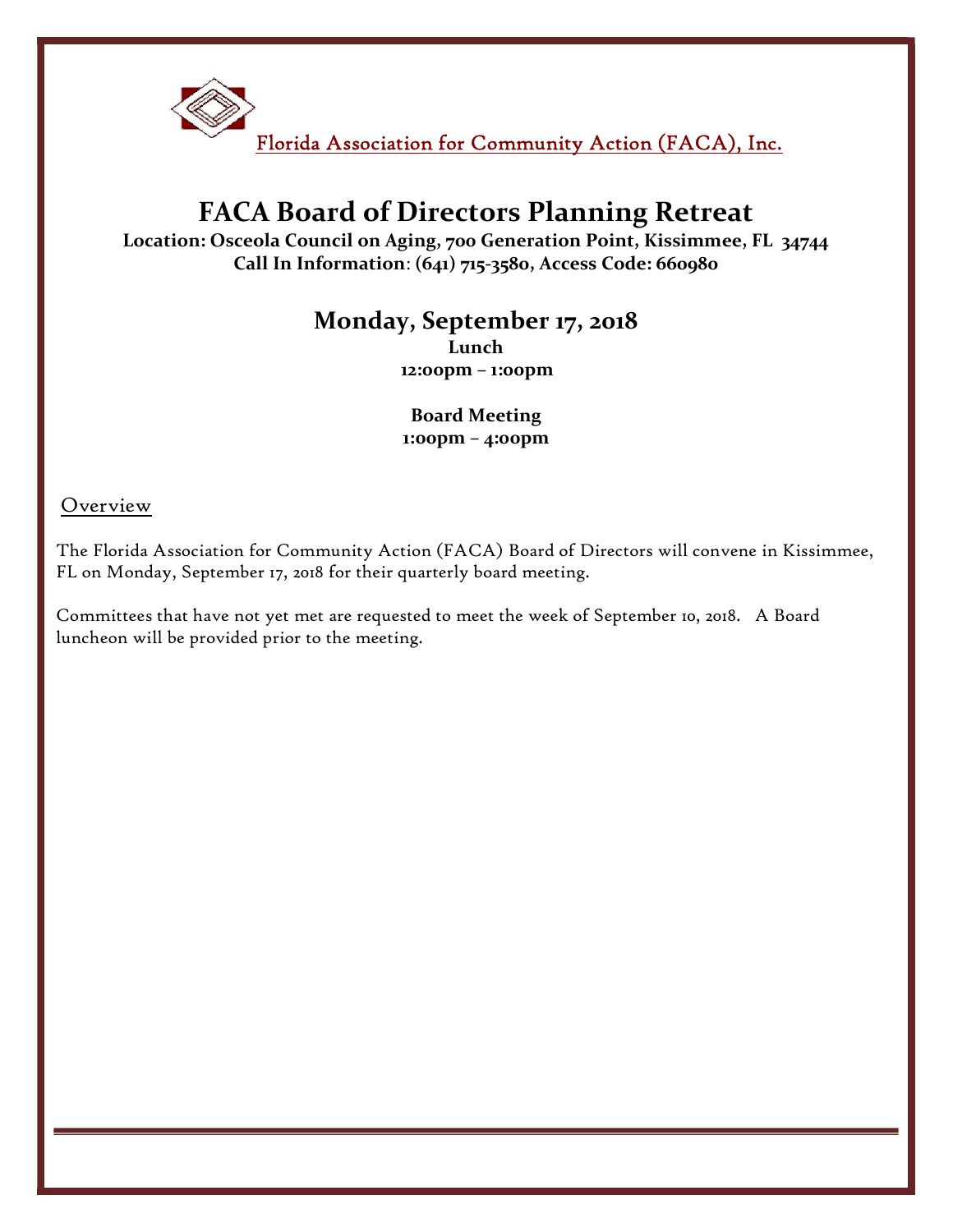Florida Association for Community Action (FACA), Inc.

## FACA Board of Directors Quarterly Meeting Monday, September 17, 2018 1:00pm– 4:00pm

### AGENDA

| Call to Order<br>$\mathbf{I}$ .               | <b>Board Chair</b>     |
|-----------------------------------------------|------------------------|
| Roll Call<br>II.                              | <b>Board Secretary</b> |
| III. Agenda Presentation and Approval         | <b>Board Chair</b>     |
| IV. Minutes Approval                          | <b>Board Chair</b>     |
| David Sneed, Owens and Associates<br>V.       | Presentation           |
| VI. Department of Economic Opportunity Update | Debbie Smiley          |
| <b>VII. Executive Director's Report</b>       | <b>Faith Pullen</b>    |
| VIII. Committee Reports                       |                        |
| a. Executive                                  | Berneitha McNair       |
| b. Conference Planning                        | <b>Charles Harris</b>  |
| c. Finance                                    | Carolyn King           |
| d. Legislative                                | <b>Tim Center</b>      |
| e. Membership                                 | Carl Herriott          |
| f. Strategic Planning                         | PaHoua Lee-Yang        |
| g. Training and Development                   | Natalie Diaz Rodriguez |
| IX. Old Business                              |                        |
| a. FACA and DEO Agreement                     |                        |
| b. Omni Hotel                                 |                        |
| c. Executive Director Evaluation              |                        |